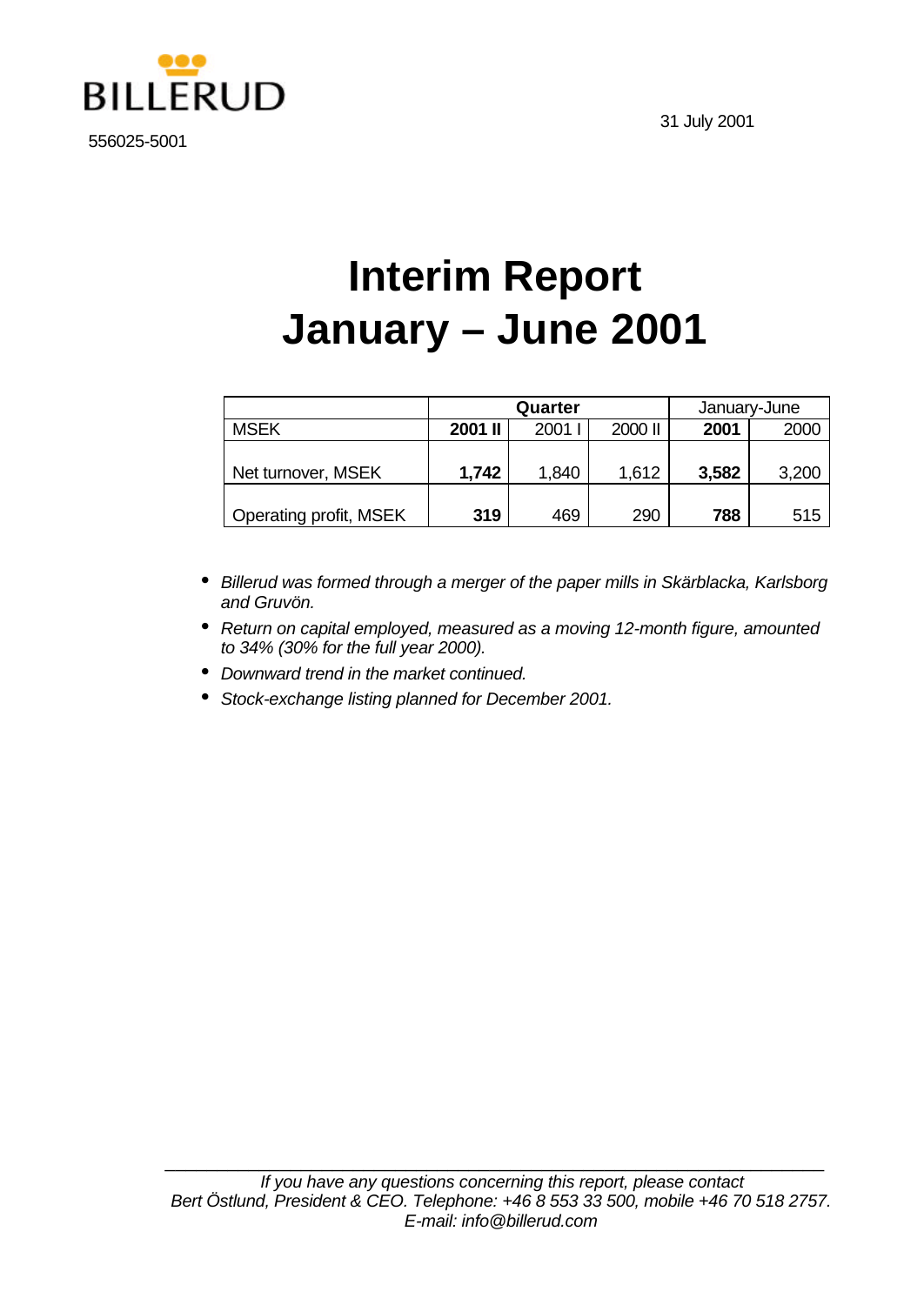#### *The accounts are prepared in accordance with the recommendations of the Swedish Financial Accounting Standards Council. For further details, see page 6.*

## **Billerud Group**

The establishment of Billerud through the merger of AssiDomän's Skärblacka and Karlsborg paper mills with Stora Enso's Gruvön paper mill has created a new, competitive and in many respects leading company in packaging paper. Today, Billerud is 50% owned by AssiDomän and 50% by Stora Enso.

*(All financial information relating to 2000 is pro forma)*

### **Sales and results**

#### *Second quarter*

Net turnover for the period*,* MSEK 1,742, decreased compared with the previous quarter by MSEK 98 or 5%. The lower turnover was due to lower volumes of kraft paper. In the same period last year, net turnover amounted to MSEK 1,612.

Operating profit amounted to MSEK 319, a decrease compared with the previous quarter of MSEK 150 or 32%. Lower prices for market pulp and the annual maintenance shutdown in Skärblacka had an impact on earnings. In the same period last year, operating profit amounted to MSEK 290.

#### *January - June*

Compared with the first half of 2000, net turnover increased by MSEK 382 or 12% and amounted to MSEK 3,582. All product areas increased their turnover.

The operating profit of MSEK 788 represents an improvement over the first half of 2000 of MSEK 273 or 53%. The increase was attributable to higher average prices mostly due to the favourable foreign exchange trend with a weakened Swedish krona. The result for the period was affected by production shutdowns resulting from the weak market situation. The cost level rose slightly, mainly due to higher prices for wood and chemicals.

Net financial items, amounting to MSEK -55, mainly pertained to interest at market rates charged on loans from the company's owners.

The estimated tax charge was MSEK 208. The tax charge corresponds to a tax rate of just over 28%.

Return on capital employed, calculated on the latest 12-month period, amounted to 34%, compared with 30% for the full year 2000. Return on equity was 42%.

### **Foreign exchange exposure**

25% of the Group's sales are in Swedish kronor and 75% in foreign currency, primarily EUR, USD and GBP. The majority of costs are in Swedish kronor. The Group is therefore exposed to exchange rate fluctuations. In order to manage this, Billerud has hedged exchange rates as shown below.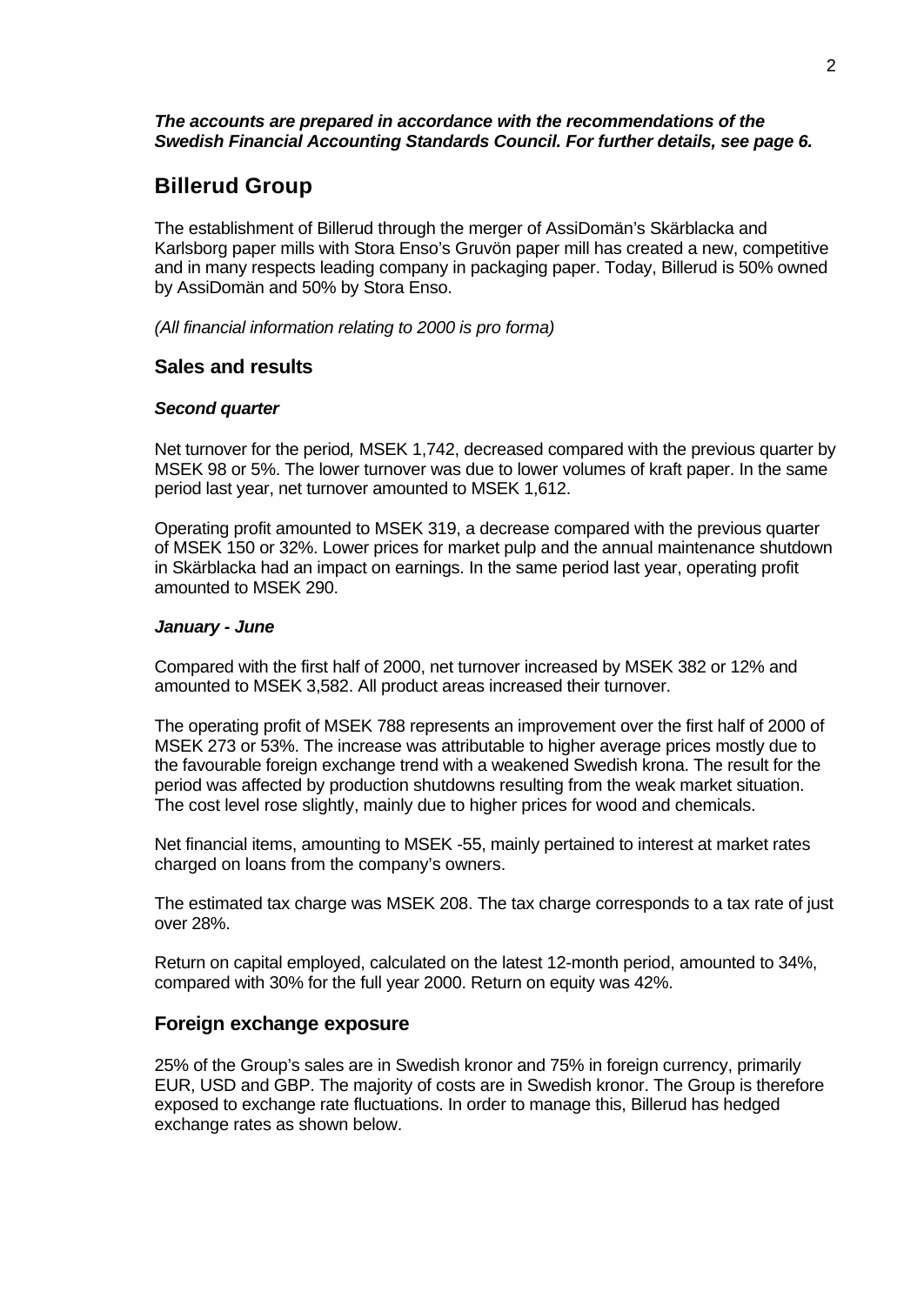#### **Currency breakdown of the Group's sales in % of turnover**

| <b>Totals</b> | 100% |
|---------------|------|
| <b>Others</b> | 10%  |
| <b>GBP</b>    | 5%   |
| USD           | 20%  |
| <b>SEK</b>    | 25%  |
| EUR           | 40%  |

#### **Hedging as % of forecasted net flows for next 12 months**

| Currency   | Months 1-3 | Months 4-6 | Months 7-12 | $\mathop{\mathsf{Total}}$ | Average rates |
|------------|------------|------------|-------------|---------------------------|---------------|
| <b>EUR</b> | 90         | 50         | 15          | 40                        | 9.29          |
| <b>USD</b> | 100        | 100        | 100         | 100                       | 10.43         |
| <b>GBP</b> | 85         | 60         | 25          | 45                        | 15.27         |

#### **Investments, cash flow and financial position**

Billerud's capital employed amounted to MSEK 4,853 on 30 June 2001, compared with MSEK 4,828 pro forma on January 1 2001.

Investments amounted to MSEK 198, while depreciation during the same period amounted to MSEK 173. Most of the investment amount relates to investment projects started before year-end 2000, primarily an evaporation unit and recovery boiler at Gruvön.

Cash flow from operating activities amounted to MSEK 698. After investments (MSEK 198) the operating cash flow amounted to MSEK 500. After amortisation of interest-bearing liabilities (MSEK 898) the total cash flow amounted to MSEK -398. The interest-bearing net debt amounted to MSEK 2,104 on 30 June 2001, compared with MSEK 2,604 pro forma on 1 January 2001.

The Group's net debt/equity ratio at the end of the period was 0.8 compared with 1.2 at the beginning of the year. The positive operating cash flow explains the reduced debt/equity ratio.

An agreement on bridge financing has resulted in refinancing of loans from the present owners being secured. This relief will be carried out in conjunction with the planned stockexchange listing.

#### **Personnel**

The average number of employees in the first half of 2001 amounted to 2,412 compared with 2,494 in the same period a year ago. The number of employees was reduced by approximately 140 people in the mills, and some 50 employees in foreign sales companies joined the company in the second quarter through transfers from AssiDomän and Stora Enso.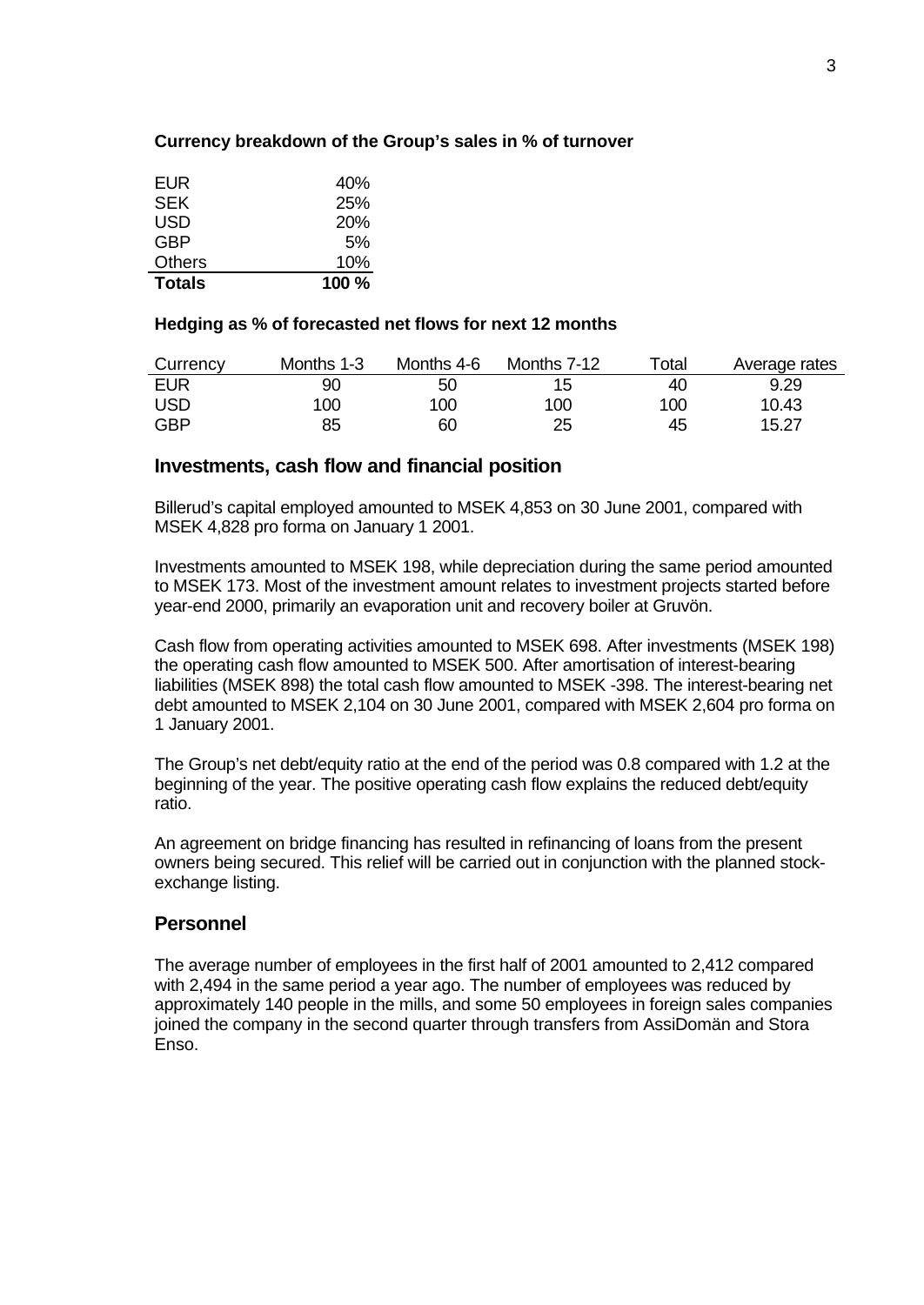#### **Product areas**

#### **Net turnover and operating profit January - June**

|                    |                | Net turnover |    |       | Operating profit |                          |  |  |
|--------------------|----------------|--------------|----|-------|------------------|--------------------------|--|--|
| <b>MSEK</b>        | 2001<br>2000   |              | %  | 2001  | 2000             | %                        |  |  |
|                    |                | change       |    |       | change           |                          |  |  |
| Kraft paper        | 1,818          | 1.593        | 14 | 410   | 217              | 89                       |  |  |
| Containerboard     | 993            | 873          | 14 | 216   | 125              | 73                       |  |  |
| Market pulp        | 771            | 734          | 5  | 189   | 201              | -6                       |  |  |
| Other              | $\blacksquare$ |              |    | $-27$ | $-28$            | $\overline{\phantom{a}}$ |  |  |
| <b>Total Group</b> | 3,582          | 3.200        | 12 | 788   | 515              | 53                       |  |  |

#### *Kraft paper*

#### *Second quarter*

The operating profit for the period was MSEK 179. Compared with the first quarter of 2001 profit fell by MSEK 52 or 23%, mainly due to lower volumes.

#### *January – June*

Compared with the first half of 2000, earnings rose by MSEK 193 to MSEK 410. This improved result was due to higher prices, which were mainly attributable to the weaker Swedish krona. Volumes were lower this year and costs were slightly higher.

#### *Containerboard*

#### *Second quarter*

Operating profit amounted to MSEK 109, an increase of MSEK 2 over the previous quarter. Volumes were higher than in the previous quarter, while prices were lower.

#### *January – June*

Compared with the first half of 2000, earnings increased by MSEK 91 to MSEK 216. Prices were higher this year. However, volumes were lower than in the first half of 2000 and costs were slightly higher.

#### *Market pulp*

#### *Second quarter*

Sales volumes for market pulp were higher in the second quarter than in the first quarter of this year. Market prices, however, continued to fall which led to operating profit decreasing from MSEK 141 to MSEK 48.

#### *January – June*

Compared with the same period in 2000, volumes were slightly higher in the first half of this year. Prices in Swedish kronor were largely unchanged, while higher costs in the first six months of the year explain the slightly lower result.

#### **Integration**

At the beginning of the year a number of projects were initiated where the potential synergies between the three paper mills, Gruvön, Karlsborg and Skärblacka, were identified. These efforts, which are organised in a number of working groups, are continuing with great intensity. The largest structural synergy gains are to be found within production as well as in the sales organisation.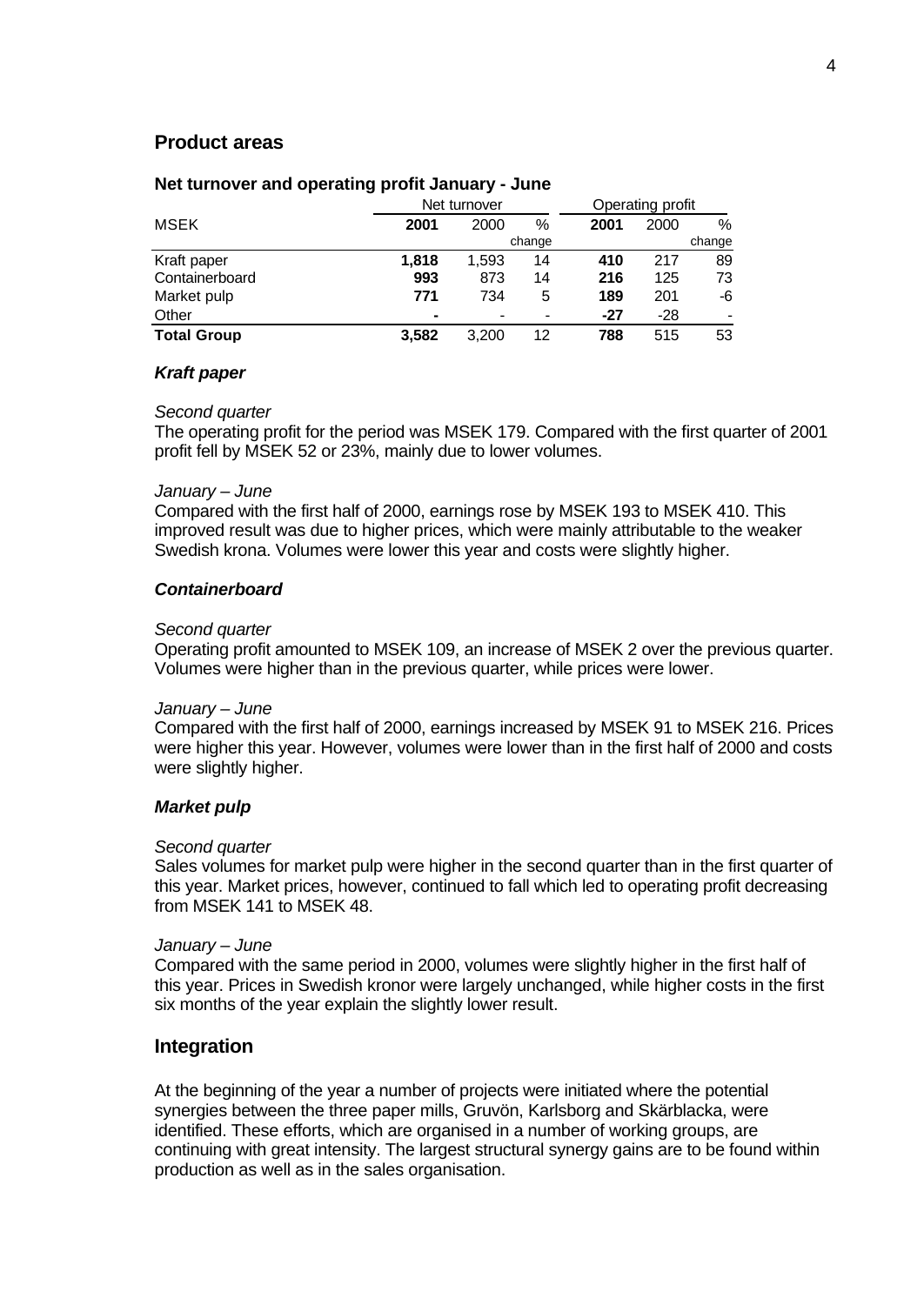The combination of three mills with a similar product mix provides major opportunities for efficiency enhancement and co-ordination. In addition, there is the effect of increased capacity from recently completed investments which has not yet been fully utilised. Synergies, including this higher capacity, are expected to have an earnings impact of approximately MSEK 200 with full effect in 2003, provided capacity utilisation is normal.

## **Parent Company**

Billerud AB comprises Gruvön, the sales organisation for the Nordic market and markets outside Europe, and head office functions.

In the first half of 2001, net turnover amounted to MSEK 1,645. Profit after financial items amounted to MSEK 326. Fixed-asset investments, excluding shares, amounted to MSEK 107. The average number of employees was 1,110 (1,156). Liquid assets and short-term investments amounted to MSEK 255.

## **Planning for stock-exchange listing**

AssiDomän intends to distribute its shares in Billerud to its shareholders in accordance with a decision adopted at the Annual General Meeting. The distribution is expected to be carried out at the end of 2001. Listing on Stockholmsbörsen (O-list) is planned in conjunction with the distribution. A listing prospectus will be published prior to the distribution.

## **Ownership structure**

|                                | 30 June 2001 |
|--------------------------------|--------------|
| AssiDomän AB                   | 50%          |
| Stora Kopparbergs Bergslags AB | 50%          |
| Total                          | 100%         |

The following illustrates Billerud's ownership structure had the distribution taken place in February 2001. The table below reflects the ownership structure in Billerud assuming that prior to the distribution Stora Enso sells 20% of its shares to institutional investors (alt. 1) or if Stora Enso alternatively sells its shares to AssiDomän (alt. 2). In the latter case, AssiDomän will also distribute these shares to its shareholders.

Stora Enso intends to sell its remaining shareholding.

|                             | Alt. 1       | Alt. 2       |
|-----------------------------|--------------|--------------|
|                             | % of capital | % of capital |
|                             | and votes    | and votes    |
| Stora Enso                  | 30.0         | 30.0         |
| New institutional investors | 20.0         | 0            |
| Swedish State               | 17.6         | 24.7         |
| Capital Group funds         | 3.5          | 5.0          |
| <b>SEB</b> funds            | 3.0          | 4.1          |
| Franklin-Templeton funds    | 2.5          | 3.5          |
| Alecta                      | 1.4          | 1.9          |
| Others                      | 22.0         | 30.8         |
| <b>Total</b>                | 100.0%       | 100.0%       |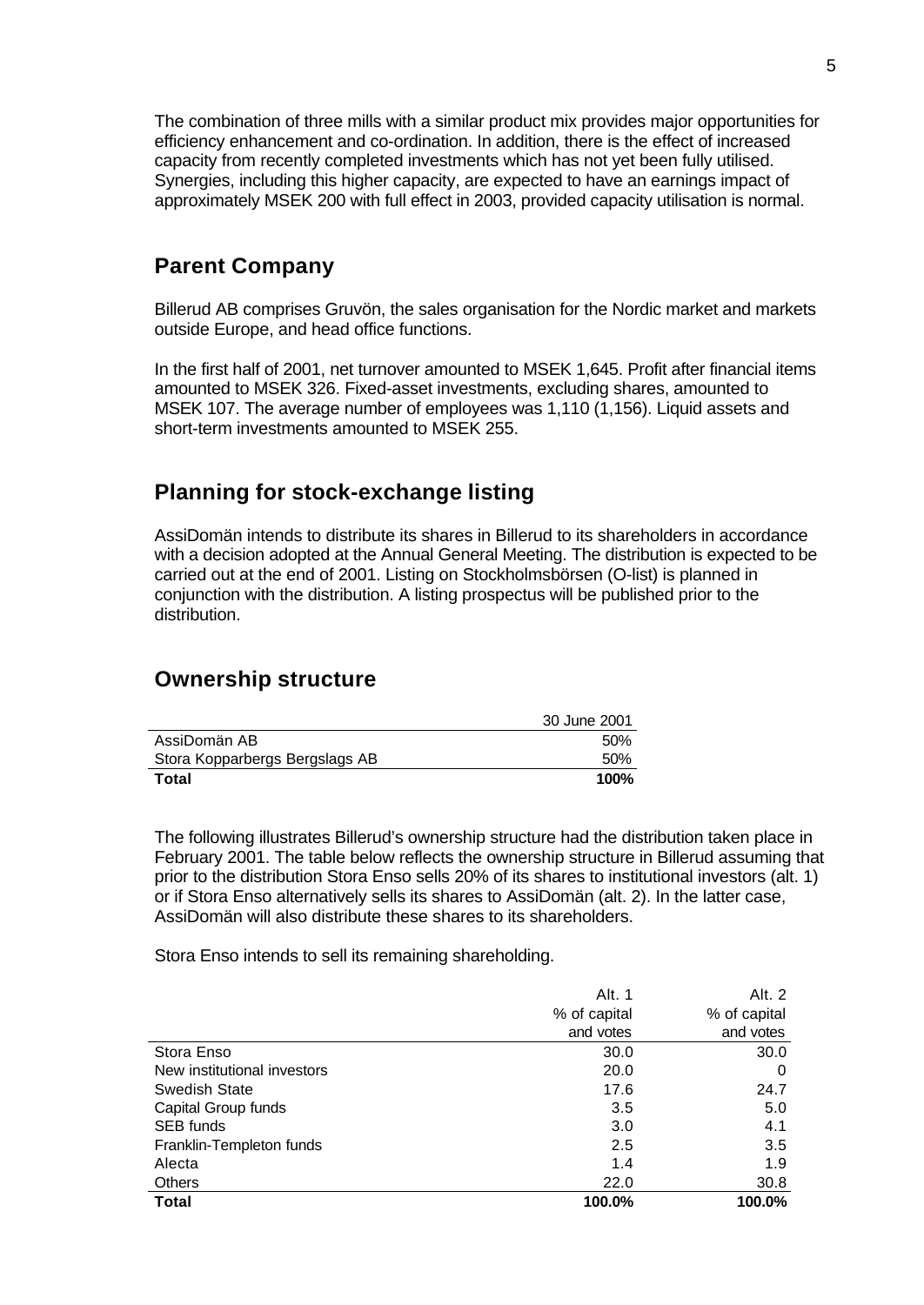## **Market prospects**

Demand remained weak in the second quarter. The order book for kraft paper has decreased significantly compared with the situation a year ago. Marginal price reductions have been made in local currencies during the quarter and price pressure remains, largely due to falling pulp prices.

The market for containerboard has also weakened considerably compared with the previous year. Minor price reductions have been made and there is still price pressure.

In the market for pulp deliveries were low, but due to substantial production curtailments stocks at pulp producers only rose marginally compared with the situation at year-end 2000. The price of long-fibre pulp of Nordic type (NBSK) fell during the quarter by USD 100- 120 to USD 480. Continued price reductions cannot be ruled out and there is considerable uncertainty as to when this trend will be reversed.

The planned annual maintenance shutdown at Skärblacka took place in the second quarter. Maintenance shutdowns will be carried out in Gruvön and Karlsborg in the third quarter. Billerud implemented production curtailments due to the demand situation in the first and second quarters. The current market situation, combined with a normal weaker trend during the holiday period in Europe, means that further production curtailments are expected in the third quarter.

Stockholm, 31 July 2001 Billerud AB (publ)

#### *Board of Directors*

*All financial information relating to 2000 is pro forma. Earnings per share are not reported since the future share structure of the company will first be decided ahead of the stock-exchange listing. Since until 31 December 2000 the paper mill in Gruvön comprised a profit unit within the then Stora Enso Paperboard AB, it did not have an independent balance sheet with its own loan financing. Against this background, the result is reported in the pro forma profit and loss accounts down to operating profit.*

*This interim report has not been reviewed by the Company's auditors.*

#### **Financial calendar**

Interim Report for January-September 2001 30 October 2001

Billerud AB (publ) Box 703, SE-169 27 Solna Corporate Identity No. 556025-5001 Tel +48 8 553 33500 Fax +46 8 553 33580 E-mail: info@billerud.com Internet website: http://www.billerud.com

*Billerud manufactures and sells packaging paper in the form of kraft paper and containerboard as well as market pulp. Production is carried out at the Group's integrated pulp and paper mills in Gruvön, Karlsborg and Skärblacka. Billerud has a world-leading position within several well-defined product segments. The main customer base is Europe but also includes the rest of the world. Billerud has annual sales of approximately SEK 7 billion and 2,400 employees.*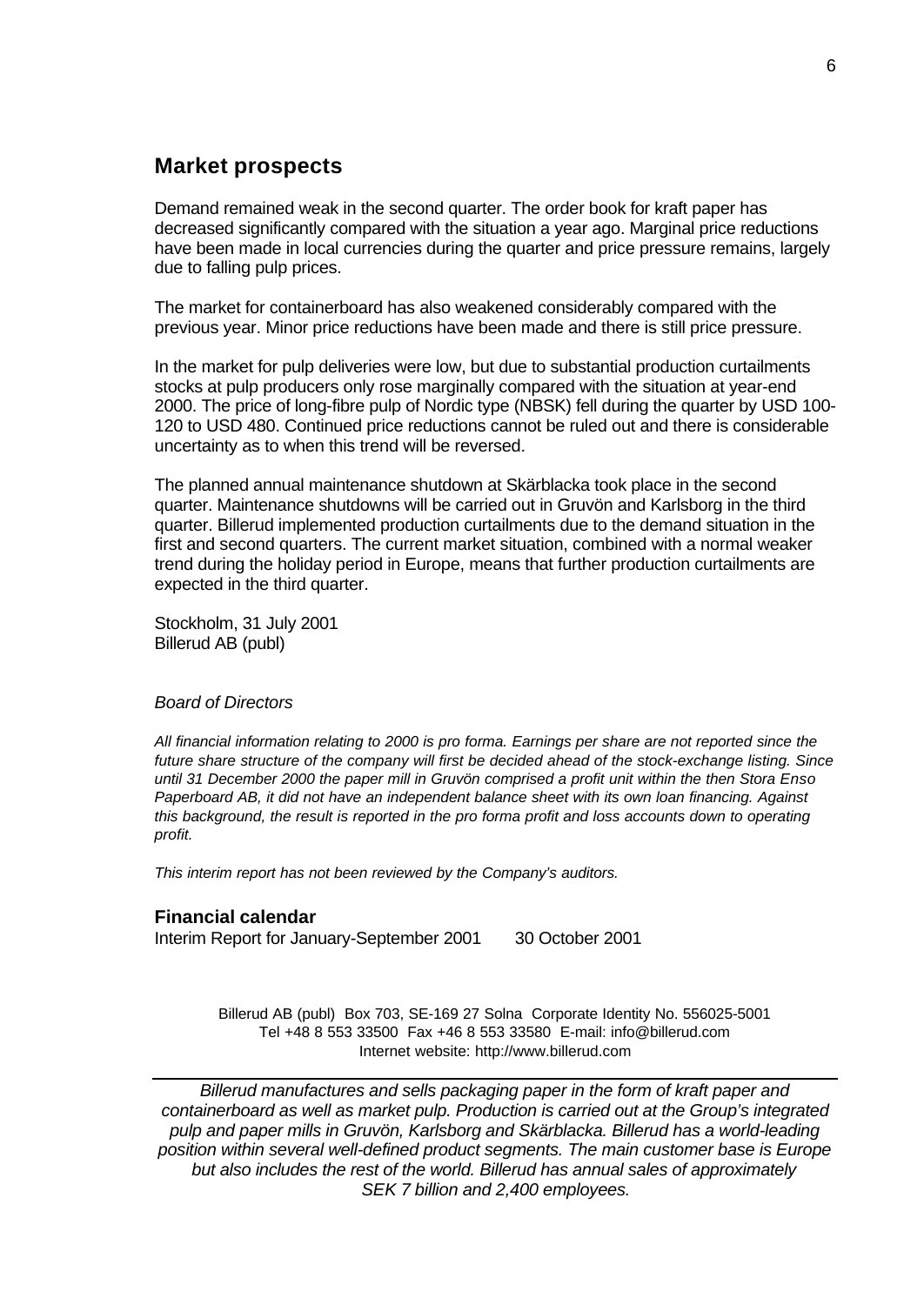## **Appendix**

## **Billerud Group**

| <b>Profit and Loss Account</b>      | April-Jun | Jan-Mar  | Jan-Jun  | Jan-Jun  |
|-------------------------------------|-----------|----------|----------|----------|
| <b>MSEK</b>                         | 2001      | 2001     | 2001     | 2000     |
| Net turnover                        | 1,742     | 1,840    | 3,582    | 3,200    |
| Other income                        |           | 5        | 6        | 8        |
| <b>Operating income</b>             | 1.743     | 1.845    | 3,588    | 3,208    |
| Operating expenses                  | $-1,336$  | $-1,291$ | $-2,627$ | $-2,543$ |
| Depreciation                        | -88       | -85      | $-173$   | $-150$   |
| <b>Operating expenses</b>           | $-1,424$  | $-1,376$ | $-2,800$ | $-2,693$ |
| <b>Operating profit</b>             | 319       | 469      | 788      | 515      |
| Financial items                     | $-27$     | $-28$    | -55      |          |
| <b>Profit after financial items</b> | 292       | 441      | 733      |          |
| Taxes                               | -83       | -125     | $-208$   |          |
| Net profit for the period           | 209       | 316      | 525      |          |

| <b>Balance Sheet</b>                    |         | Pro forma |
|-----------------------------------------|---------|-----------|
|                                         | 30 June | 1 Jan     |
| MSEK                                    | 2001    | 2001      |
| <b>Fixed assets</b>                     | 4,282   | 4,257     |
| <b>Stocks</b>                           | 676     | 633       |
| Accounts receivable                     | 1,209   | 1,064     |
| Other current assets                    | 139     | 176       |
| Cash, bank balances and short-term      |         |           |
| investments                             | 331     | 729       |
| <b>Total assets</b>                     | 6,637   | 6,859     |
| Shareholders' equity                    | 2,749   | 2,224     |
| Interest-bearing provisions             | 74      | 102       |
| Non-interest-bearing provisions         | 448     | 431       |
| Interest-bearing liabilities            | 2,361   | 3,231     |
| Accounts payable                        | 354     | 508       |
| Other, non-interest-bearing liabilities | 651     | 363       |
| Total shareholders' equity, provisions  |         |           |
| and liabilities                         | 6,637   | 6,859     |

| Specification of change in equity | Jan-Jun |
|-----------------------------------|---------|
| <b>MSEK</b>                       | 2001    |
| Opening equity                    | 2,224   |
| Net profit for the period         | 525     |
| <b>Closing equity</b>             | 2.749   |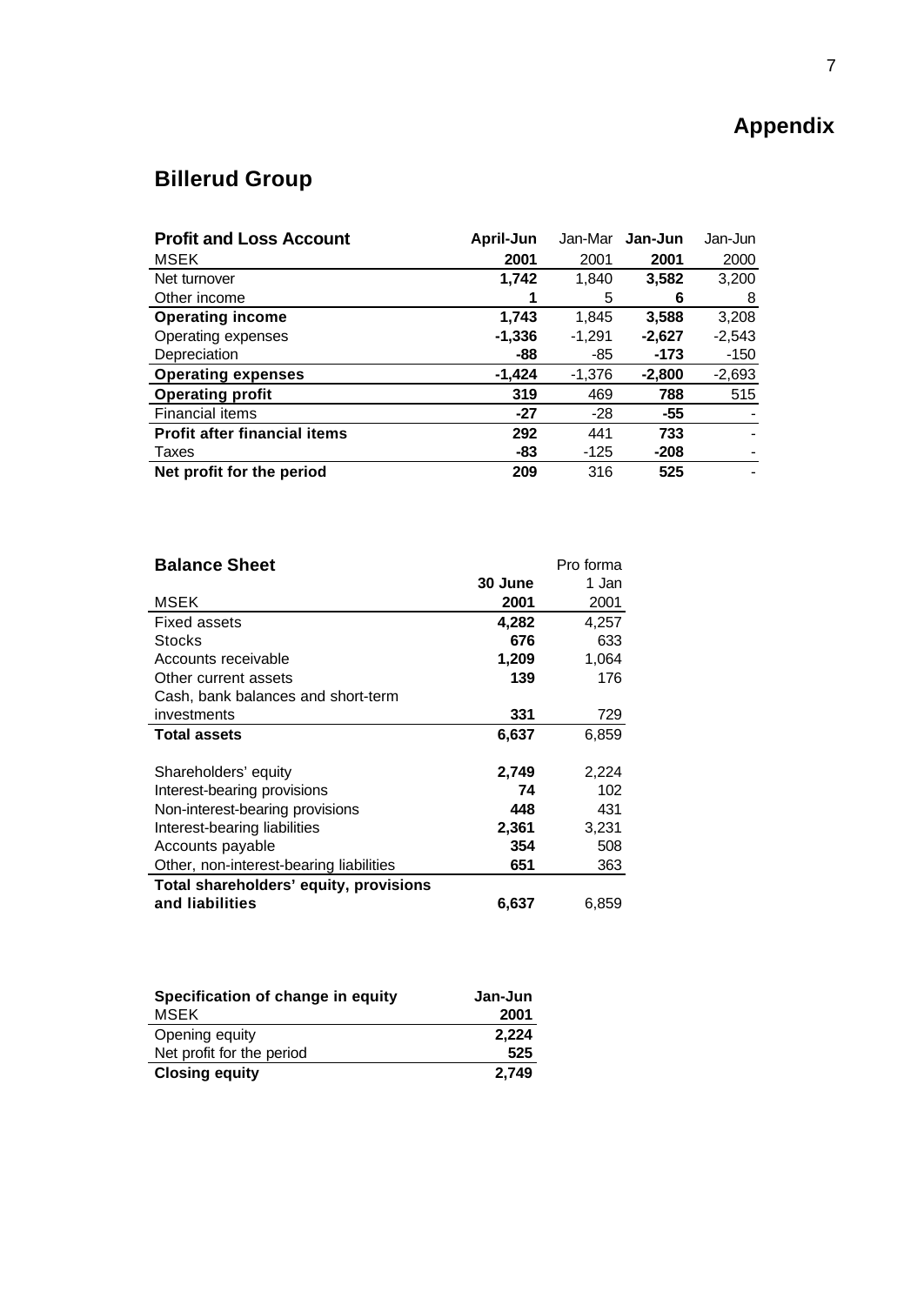| <b>Cash Flow Statement</b>          | Jan-June |
|-------------------------------------|----------|
| <b>MSEK</b>                         | 2001     |
| Operating surplus                   | 961      |
| Change in working capital, etc.     | 0        |
| Net financial items, taxes, etc.    | $-263$   |
| Cash flow from operating activities | 698      |
| Cash flow from investing activities | $-198$   |
| <b>Operating cash flow</b>          | 500      |
| Cash flow from financing activities | $-898$   |
| <b>Total cash flow</b>              | $-398$   |

| Liquid assets at the beginning of the year | 729    |
|--------------------------------------------|--------|
| <b>Total cash flow</b>                     | $-398$ |
| Liquid assets at the end of the period     | 331    |

| <b>Key Figures</b>                                                                                                                                          | Jan-June<br>2001                     |          | Jan-June<br>2000 |                      | Full year<br>2000                    |                            |
|-------------------------------------------------------------------------------------------------------------------------------------------------------------|--------------------------------------|----------|------------------|----------------------|--------------------------------------|----------------------------|
| <b>Margins</b><br>Gross margin, %<br>Operating margin, %                                                                                                    | 27<br>22                             |          | 21<br>16         |                      | 25<br>21                             |                            |
| Return<br>Return on capital employed, %<br>Return on equity, %                                                                                              | 34<br>42                             | 2)<br>3) | 22               | 3)<br>1)             | 30                                   | 2)<br>1)                   |
| Capital structure<br>Capital employed, MSEK<br>Shareholders' equity, MSEK<br>Interest-bearing net debt, MSEK<br>Debt/equity ratio, times<br>Equity ratio, % | 4,853<br>2,749<br>2,104<br>0.8<br>41 |          | 4,658            | 1)<br>1)<br>1)<br>1) | 4,828<br>2,224<br>2,604<br>1.2<br>32 | 4)<br>4)<br>4)<br>4)<br>4) |
| Gross investments, MSEK<br>Average number of employees                                                                                                      | 198<br>2,412                         |          | 379<br>2,494     |                      | 679<br>2,442                         |                            |

<sup>1)</sup> Historical data not available

<sup>2)</sup> Moving 12 months

 $3)$  Historical 12-month results not available.

The calculation includes net profit for the period, proportionally adjusted upwards to a full-year value.

<sup>4)</sup> Pro forma 1 January 2001